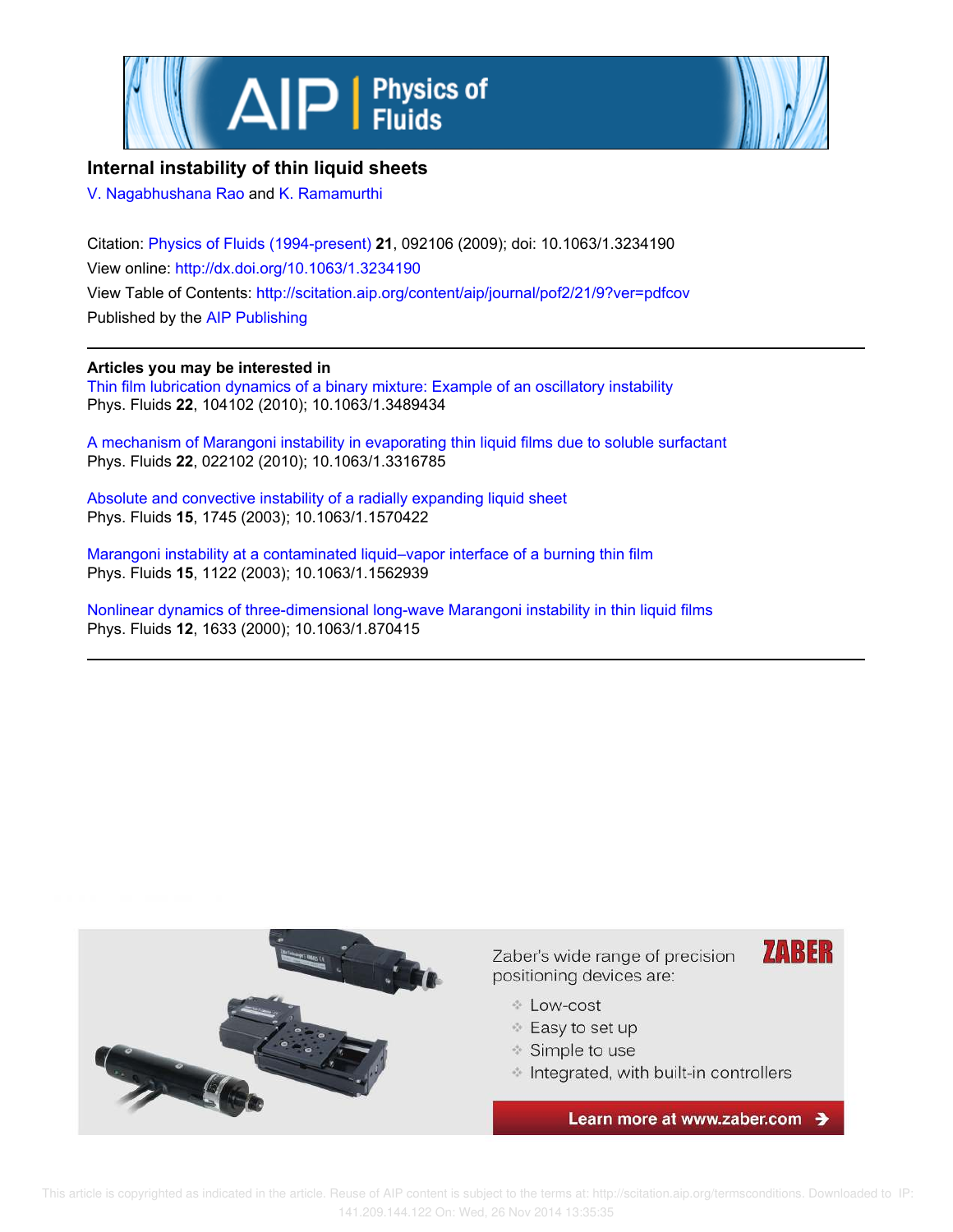# **Internal instability of thin liquid sheets**

V. Nagabhushana Rao and K. Ramamurthi<sup>a)</sup> *Department of Mechanical Engineering, IIT Madras, Chennai 600036, India*

(Received 1 February 2009; accepted 29 August 2009; published online 21 September 2009)

Linear stability analysis of an inviscid liquid sheet with different velocity profiles across its thickness is reported. The velocity profiles for which there is a progressive increase or decrease in velocities between the two interfaces are demonstrated to be inherently unstable even in the absence of the destabilizing aerodynamic shear at the liquid-gas interfaces. Compared to a flat velocity profile, a linear or a parabolic profile, symmetric at the center line of the sheet reduced both the maximum growth rate and the wavelength range over which the waves grow. The convective acceleration from the velocity gradient is found to stabilize longer waves while the growth of shorter waves is hampered by the combined effect of the surface tension and a decrease in the interface velocity between gas and liquid media. The wave forms are dominantly sinuous for symmetric velocity profiles; however, with larger velocity gradients the dilatational modes are observed. The inherent instability of liquid sheets with a progressive change in velocities between the interfaces is seen to arise from the differential convective acceleration at the two interfaces in the plane of reference of the liquid sheets. © *2009 American Institute of Physics*. doi:10.1063/1.3234190

## **I. INTRODUCTION**

Several investigations starting with the classic work of Squire<sup>1</sup> have addressed the conditions for the growth of small amplitude disturbances on the surface of liquid sheets. Aerodynamic forces arising from the interaction of the sheet with the surrounding gas medium were found to be the principal sources of instability, while the surface tension effects always tend to smooth out any protuberances.

Hagerty and  $Shea^2$  showed the possibility of sinuous (antisymmetric) and dilatational (symmetric) modes of wave growth at a given frequency. The sinuous and dilatational modes are sketched in Fig. 1. The growth rate of sinuous mode is generally greater than the dilatational mode. Rangel and Sirignano<sup>3</sup> showed the growth rate of dilatational mode to dominate over sinuous mode at higher values of gas to liquid density ratios.

Although the sinuous mode was found to generally dominate, the importance of dilatational mode was brought out in the nonlinear stability analysis carried out by Jazayeri and Li.<sup>4</sup> The effect of higher harmonics on the fundamental sinuous mode was studied by a perturbation expansion technique, choosing the initial disturbance amplitude as the perturbation parameter. The thinning and subsequent breakup of the liquid sheet was associated to the generation of dilatational mode as the first harmonic, which gets superimposed over the fundamental sinuous mode. The dilatational mode thus contributes the intensification of wave motion and breakup of liquid sheets. The thinning has also been considered in the nonlinear evolution of a liquid sheet by Tharakan and Ramamurthi.<sup>5</sup>

The recent work of Bremond *et al.*<sup>6</sup> showed that as the liquid travels through the undulating pattern, it experiences centrifugal accelerations in the frame of reference of the liquid sheet, perpendicular to the sheet. These accelerations, due to the difference in the propagation velocities of surface waves and the liquid, triggered a secondary instability and amplified the wave growth. The mechanism was called as "wavy corridor." Although the work does not explicitly mention about the dilatational mode, the implication of the wavy corridor can be interpreted as switch in the mode from sinuous to dilatational due to the centrifugal acceleration. There could be a substantial improvement in atomization if the growth of the dilatational wave mode could be incorporated through a suitable mechanism of velocity gradient in the liquid sheet.

The acceleration normal to the direction of travel of the liquid sheet in the frame of reference of the sheet could also be achieved by suitably manipulating the initial velocity profile in the sheet. The present effort addresses the possibilities of obtaining the dilatational mode by means of inducing specific velocity profiles in the liquid sheet. The dilatational mode can come from different magnitudes of convective acceleration normal to the direction of propagation of the sheet in the frame of reference of the liquid.

Considering the liquid sheet to be thin, the usual assumption in literature has been to assume a constant axial velocity across its thickness, except Ibrahim<sup>7,8</sup> who studied the effect of parabolic and linear velocity profiles on the instability of liquid sheets. The velocity profiles chosen for their study reduced the growth of the sinuous and dilatational modes of the oscillations. The decrease in the relative velocity between the liquid and gas media at the interface was reported as the reason for the reduction in the instability. However, investigations of Wakimoto and Azuma<sup>9</sup> showed that the disturbance due to an inflectional velocity profile inside the radially expanding liquid sheet, reported as internal instability, led to the formation of disturbance wave on the surface. The instability of a liquid sheet is investigated

a)Author to whom correspondence should be addressed. Electronic mail: krmurthi@iitm.ac.in.

This article is copyrighted as indicated in the article. Reuse of AIP content is subject to the terms at: http://scitation.aip.org/termsconditions. Downloaded to IP: 141.209.144.122 On: Wed, 26 Nov 2014 13:35:35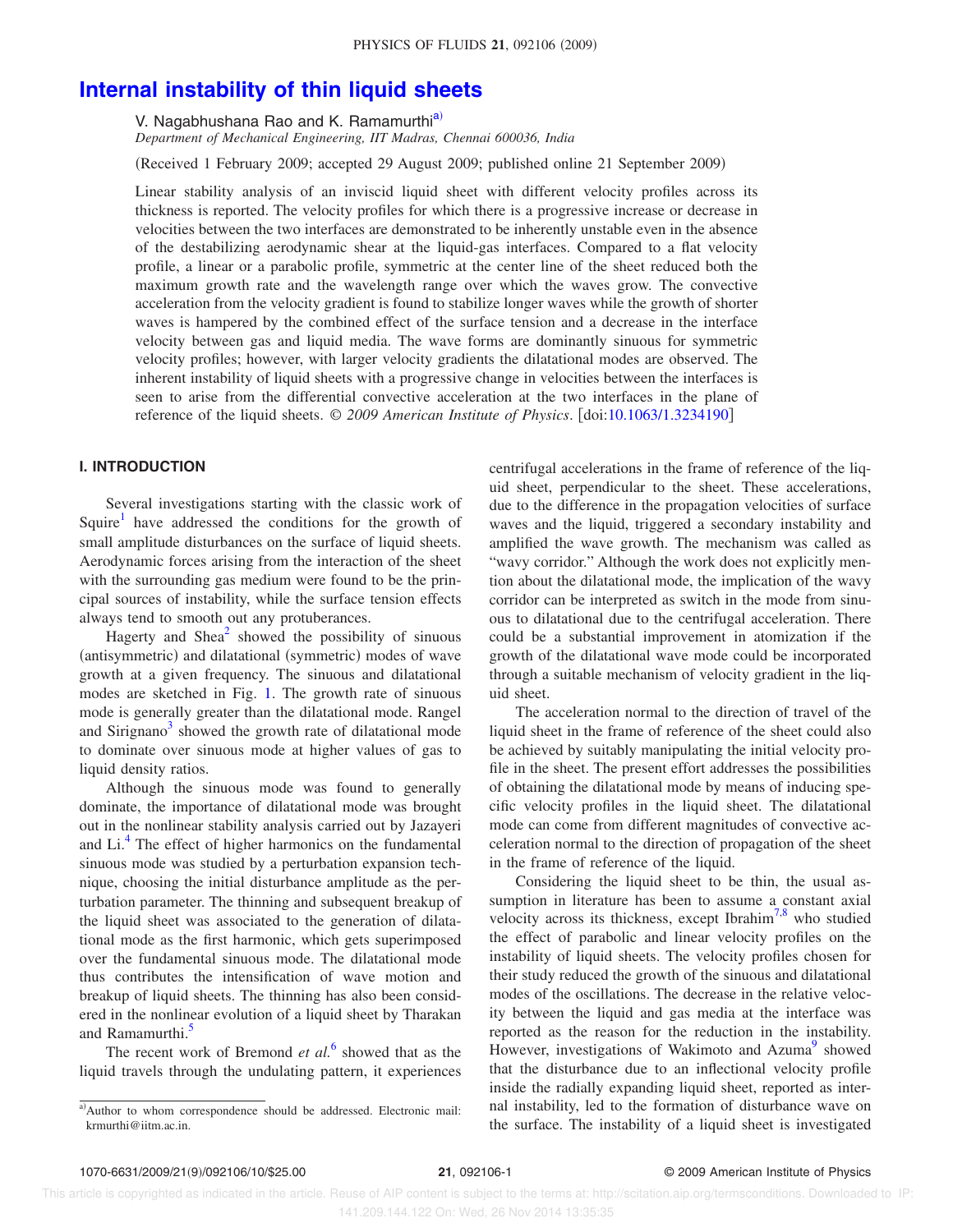

FIG. 1. Sinuous and dilatational disturbances.

for different axial velocity profiles and the possibility of inherent instability in the liquid sheet in the absence of the destabilizing aerodynamic forces is discussed.

## **II. LINEAR STABILITY ANALYSIS CONSIDERING DIFFERENT VELOCITY PROFILES**

#### **A. Model and velocity profiles**

Consider an inviscid liquid sheet of thickness 2*h* in a quiescent inviscid gas medium, as shown in Fig. 2. The liquid sheet is assumed to have an initial axial velocity profile  $U(y)$ . The velocity is very much smaller compared to the velocity of sound and thus both the liquid and gas phases are assumed to be incompressible. The amplitude  $\eta$  of the developing sinuous and dilatational wave modes is also taken to be much smaller than the thickness of the sheet.

The growth of the small perturbation  $\eta$  for different axial velocity profiles in the sheet is considered. The analysis follows the well established methodology of temporal stability analysis of Squire.<sup>1</sup> The dispersion relations which show the propagation of different wavelengths at different speeds are obtained for different velocity profiles. The velocity profiles shown in Fig. 3 are considered for the study, which are represented by the following equations in dimensionless form.

 $(i)$  Linear profile *A*: an increase in velocity from the interface to the center line of the sheet, represented by

$$
U = \alpha (1 \mp \beta y) \quad (' - ' \text{ for } y > 0 \text{ and ' + ' for } y < 0)
$$
  
and 
$$
\alpha = \frac{U_{\text{max}}}{U_{\text{av}}} = \frac{2}{2 - \beta}.
$$
 (1)

 $(ii)$  Parabolic profile *B*: an increase in velocity from the interface to the center line of the sheet, represented by



FIG. 2. Physical model.



$$
U = \alpha (1 - \beta y^2), \quad \text{where} \quad \alpha = \frac{U_{\text{max}}}{U_{\text{av}}} = \frac{3}{3 - \beta}, \tag{2}
$$

where  $U_{\text{max}}$  and  $U_{\text{av}}$  are the maximum velocity and the average velocity of the velocity profile, respectively. It must be noted that as  $\beta$  goes from 1 to 0, flatter profiles are generated.

 $(iii)$  Profile *C*: a linear increase in velocity from the lower interface to the upper interface, represented by

$$
U = 1 + \beta y,\tag{3}
$$

where  $\beta \leq 1$  for velocity to be always positive.

#### **B. Governing equations**

The governing equations and boundary conditions are identical to those derived by Ibrahim<sup>7</sup> and Wakimoto and Azuma.<sup>9</sup> The equations are linearized and the procedure of linear stability analysis is followed. The axial velocity profiles within the liquid sheet are incorporated. Consider  $u_i'$  and  $v_i'$  to be the velocity components of the disturbances in the *x* and *y* directions, respectively, and  $p_i'$  be the pressure resulting form the disturbance. Here *i*=1 and 2 represent the liquid and gas quantities, respectively. The equations of mass and momentum conservation that govern the liquid and gas medium are linearized to give

$$
\frac{\partial u_i'}{\partial x} + \frac{\partial v_i'}{\partial y} = 0,\tag{4}
$$

$$
\frac{\partial u_i'}{\partial t} + \delta_{i1} \left( U \frac{\partial u_i'}{\partial x} + v_i' \frac{\partial U}{\partial y} \right) = -\frac{\rho_1}{\rho_i} \frac{\partial p_i'}{\partial x},\tag{5}
$$

$$
\frac{\partial v_i'}{\partial t} + \delta_{i1} \left( U \frac{\partial v_i'}{\partial x} \right) = -\frac{\rho_1}{\rho_i} \frac{\partial p_i'}{\partial y},\tag{6}
$$

where  $\delta_{i1}$  is 1 or 0 depending on whether *i*=1 or 2.

Taking the partial derivative of Eq.  $(5)$  with respect to *y* and that of Eq.  $(6)$  with respect to *x*, subtracting the two resulting equations and using Eq.  $(4)$  gives

$$
\left(\frac{\partial}{\partial t} + \delta_{i1} U \frac{\partial}{\partial x}\right) \left(\frac{\partial u'_i}{\partial y} - \frac{\partial v'_i}{\partial x}\right) + \delta_{i1} v'_i \frac{\partial^2 U}{\partial y^2} = 0.
$$
 (7)

The disturbance stream function is related to the disturbance velocity components following Ibrahim,

$$
u'_{i} = \frac{\partial \psi'_{i}}{\partial y}, \quad v'_{i} = -\frac{\partial \psi'_{i}}{\partial x}, \tag{8}
$$

which satisfies Eq.  $(4)$ . The disturbance stream function is represented in the form

 This article is copyrighted as indicated in the article. Reuse of AIP content is subject to the terms at: http://scitation.aip.org/termsconditions. Downloaded to IP: 141.209.144.122 On: Wed, 26 Nov 2014 13:35:35

*vi*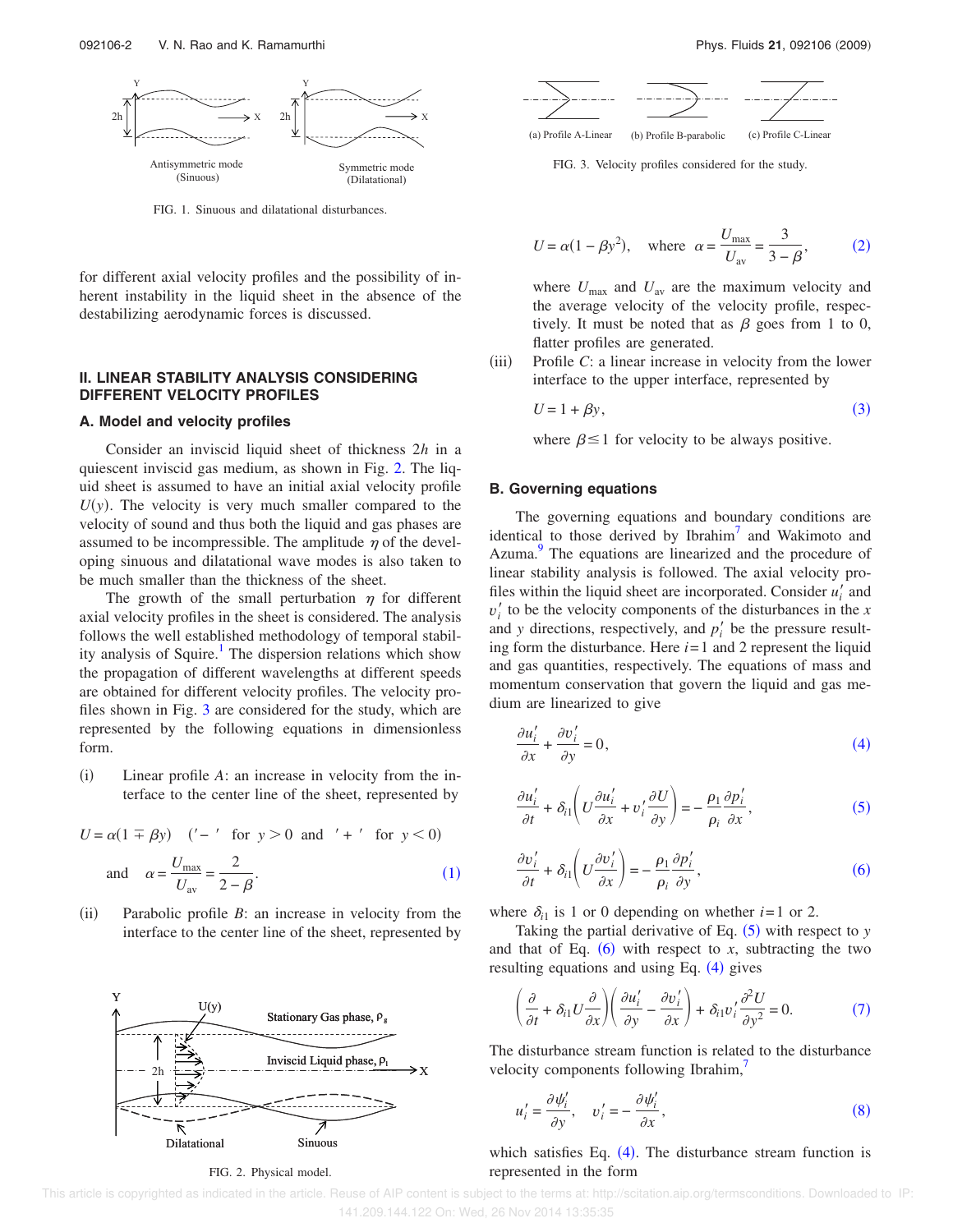$$
\psi_i = \psi_i(y) \exp(iKx + \omega t), \tag{9}
$$

where  $\psi_i(y)$  is a function of *y* only, *K* is the dimensionless wave number,  $t$  is dimensionless time, and  $\omega$  is the dimensionless complex frequency given by  $\omega = \omega_r + i\omega_i$ , where  $\omega_r$  is the dimensionless growth rate and  $\omega_i$  is  $2\pi$  times the dimensionless disturbance frequency. The average velocity across the sheet  $U_{av}$  and the sheet thickness *h* are used to make the different variables dimensionless. The stream function, wave number, and time (and complex frequency) are made dimensionless using  $hU_{av}$ , *h*, and  $h/U_{av}$ , respectively. The resulting Rayleigh equation obtained by substituting Eqs.  $(8)$  and  $(9)$ into Eq.  $(7)$  is

$$
(\omega + \delta_i K U) \left( \frac{d^2 \psi_i}{dy^2} - K^2 \psi_i \right) - \delta_{i1} i K \frac{\partial^2 U}{\partial y^2} \psi_i = 0.
$$
 (10)

#### **C. Boundary conditions**

The boundary conditions for Eq.  $(10)$  depend on whether the sheet disturbance is sinuous or dilatational. The amplitude of the disturbance at the two interfaces in dimensionless form, for sinuous and dilatational modes in order, is given by

$$
y_{+} = 1 + \eta, \quad y_{-} = -1 + \eta, \tag{11}
$$

and

$$
y_{+} = 1 + \eta, \quad y_{-} = -1 - \eta. \tag{12}
$$

Here, the subscripts  $+$  and  $-$  represent the conditions for upper and lower interfaces, respectively, and  $\eta$  is the amplitude of disturbance at the interface. For sinuous disturbances, the linearized boundary conditions showing the pressure balance and the kinematic condition at the two interfaces  $y = \pm 1$  are respectively given by

$$
-p'_{l} = -p'_{g} + p'_{\sigma}, \tag{13}
$$

$$
v_i' = \frac{\partial \eta}{\partial t} + \delta_{i1} U \frac{\partial \eta}{\partial x}.
$$
 (14)

The effects of the disturbance in the gas will vanish far away from the liquid sheet and thus

$$
v_2' = 0 \text{ as } y \to \pm \infty. \tag{15}
$$

For dilatational disturbances, the only boundary condition that changes form is the liquid kinematic boundary condition at *y*=−1 which becomes

$$
v_1' = -\left(\frac{\partial \eta}{\partial t} + U \frac{\partial \eta}{\partial x}\right) \text{ at } y = -1.
$$
 (16)

Here,  $\eta$  is the interface displacement given by  $\eta = \eta_0 \exp(iKx + \omega t)$ , where  $\eta_0$  is the amplitude of the initial interface displacement.  $p'$  is the pressure due to the disturbance and is made dimensionless by  $\rho_l U_{av}^2$ , where  $\rho_l$  is the liquid density. The dimensionless surface tension pressure  $p'_\text{g}$ is obtained as  $p'_\text{g} = 1/\text{We } R$ , with *R* being the radius of curvature of the liquid-gas interface given by  $R = (\partial^2 \eta / \partial x^2)^{-1}$ and We being the Weber number of liquid defined based on the average velocity of the velocity profile as  $\text{We} = \rho_l U_{av}^2 h / \sigma$ , where  $\sigma$  is surface tension.

#### **D. Method of solution**

The disturbance stream function for the gas medium remains unaltered for all velocity profiles mentioned in Fig. 3 and is seen from Eq.  $(10)$  to give the following closed form solution:

$$
\psi_2 = {}^2C_0 e^{Ky} + {}^2C_1 e^{-Ky}.\tag{17}
$$

The pressure distribution in the liquid for linear profiles *A* and *C* give a closed form solution for disturbance stream function in the form

$$
\psi_1 = {}^{1,A,C}C_0 e^{Ky} + {}^{1,A,C}C_1 e^{-Ky}.
$$
\n(18)

However, for profile *B*, a closed form solution is not possible and a power series solution of the form  $\psi = \sum_{n=0 \to \infty} A_n y^n$  (used by Ibrahim<sup>7</sup>) is assumed. Substituting this series solution into Eq. (10) and equating the distinct powers of *y* to zero, we obtain

$$
A_2 = \frac{(K^2 \varepsilon - 2\beta)A_0}{2\varepsilon}, \quad A_3 = \frac{(K^2 \varepsilon - 2\beta)A_1}{6\varepsilon}, \quad \text{and}
$$

$$
A_{n+2} = \frac{\{[n(n-1)\beta + K^2 \varepsilon - 2\beta]A_n - K^2 \beta A_{n-2}\}}{\varepsilon(n+2)(n+1)}
$$
for  $n \ge 2$ ,

where  $\varepsilon = \omega / iK\alpha + 1$ .

Thus, the stream function for profile *B* takes the form

$$
\psi = {}^{1,B}C_0 \left[ A_0 \left( 1 + \frac{(K^2 \varepsilon - 2\beta)}{2\varepsilon} y^2 + \sum_{n=2}^{\infty} \frac{A_{n+2}}{A_0} y^{n+2} \right)_{n=\text{even}} \right] + {}^{1,B}C_1 \left[ A_1 \left( y + \frac{(K^2 \varepsilon - 2\beta)A_1}{6\varepsilon} y^3 + \sum_{n=3}^{\infty} \frac{A_{n+2}}{A_1} y^{n+2} \right)_{n=\text{odd}} \right].
$$
\n(19)

The boundary conditions  $(14)$  and  $(15)$  are used to evaluate the constants of integration  ${}^2C_0$ ,  ${}^2C_1$ ,  ${}^{1,4}C_0$ ,  ${}^{1,4}C_1$ ,  ${}^{1,8}C_0$ , <sup>1,*B*</sup>*C*<sub>1</sub>, <sup>1,*C*</sup>*C*<sub>0</sub>, and <sup>1,*C*</sup>*C*<sub>1</sub>, in Eqs. (17)–(19). Here, the superscripts *A*, *B*, and *C* correspond to profiles *A*, *B*, and *C*, and 1 and 2 correspond to liquid and gas phases, respectively.

It must be noted that profile *C* is subjected to different conditions of velocity on both the interfaces. This manifests by a phase difference  $\theta$  between the two surface waves at the gas-liquid interfaces giving rise to parasymmetric and paraantisymmetric wave modes. The boundary conditions mentioned in Eqs.  $(13)$ – $(16)$  remain the same, except that the disturbance amplitudes on both the interfaces are different, thus giving rise to an additional parameter called displacement ratio.

Using linearized *x*-momentum equation relating stream function and pressure,  $\partial u_i' / \partial t + \delta_{i1} (U \partial u_i' / \partial x + v_i' \partial U / \partial y)$  $=-(\rho_l/\rho_i)(\partial p'_i/\partial x)$ , where  $u'_i = \partial \psi_i/\partial y$ , the liquid and gas pressures are evaluated. These expressions for pressure,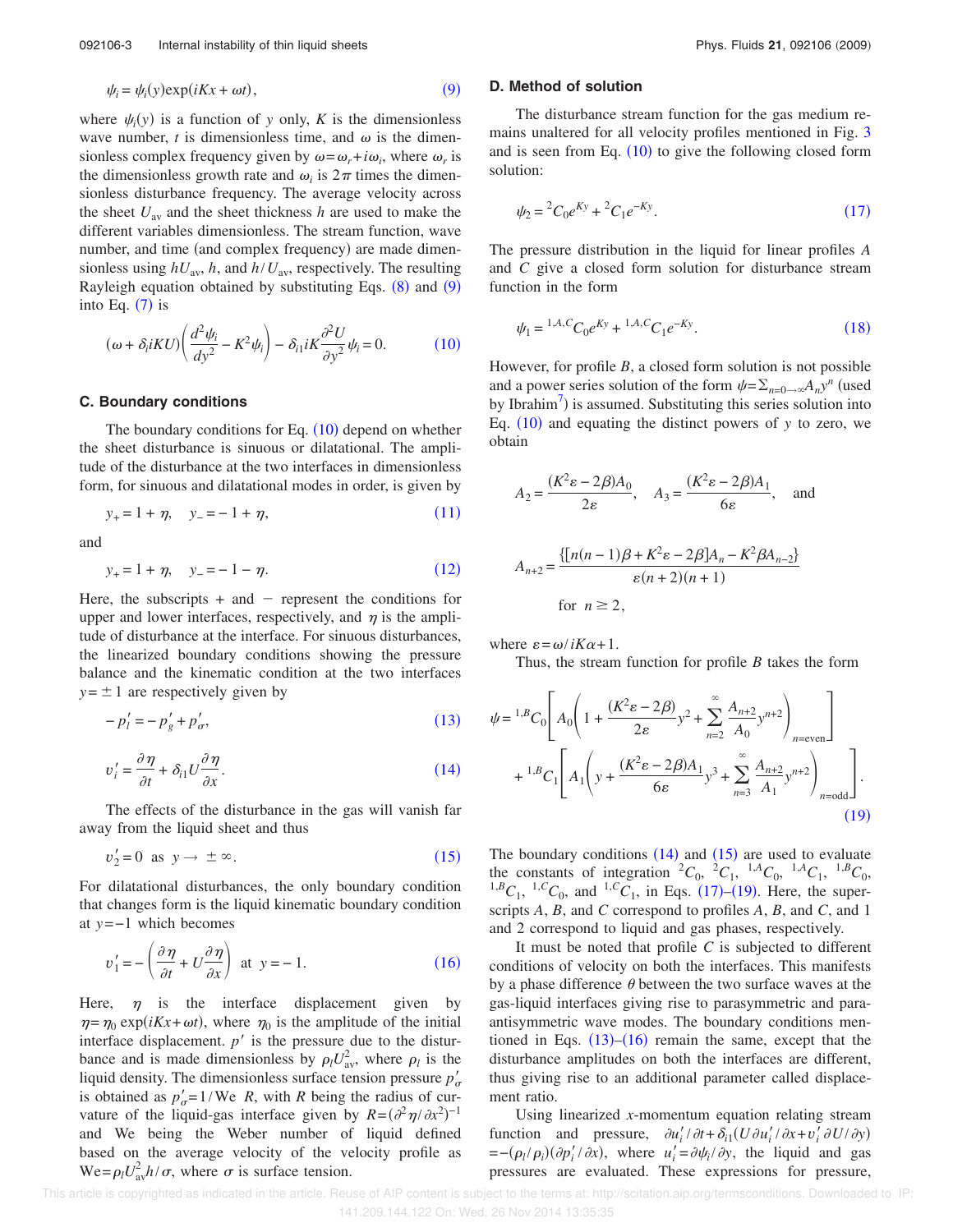when substituted into Eq.  $(13)$ , yield the dispersion relations which relate the wave number and growth rate for the different velocity profiles.

## **E. Dispersion relations for the different velocity profiles**

### **1. Linear profile A**

The dispersion relation for sinuous mode is determined as

$$
(\Omega + iK\gamma\sqrt{\text{We}})^2 \tanh K + \frac{2i\beta\sqrt{\text{We}}}{(2-\beta)}(\Omega + iK\gamma\sqrt{\text{We}}) + \rho\Omega^2
$$
  
+  $K^3 = 0$ . (20a)

By separating real and imaginary parts of Eq.  $(20a)$  we get

$$
\Omega_i = -\frac{\sqrt{\text{We}}[\beta + 2(1 - \beta)K \tanh K]}{(\tanh K + \rho)(2 - \beta)}
$$
\n(20b)

and

$$
\Omega_r = \sqrt{\Omega_i^2 + \frac{\left[\gamma K \sqrt{We} \tanh K (2\Omega_i + \gamma K \sqrt{We}) + \frac{2\beta \sqrt{We}}{(2-\beta)} (\Omega_i + \gamma K \sqrt{We}) - K^3\right]}{\left(\tanh K + \rho\right)}}.
$$
\n(20c)

The above equation is different from that obtained by Ibrahim<sup>8</sup> <u>as</u> the term  $(\Omega_i - \gamma K \sqrt{We})$  is used instead of  $(\Omega_i + \gamma K \sqrt{\text{We}})$ .

In the case of the dilatational mode, we get

$$
(\Omega + iK\gamma \sqrt{\text{We}})^2 \coth K + \frac{2i\beta \sqrt{\text{We}}}{(2-\beta)} (\Omega + iK\gamma \sqrt{\text{We}}) + \rho \Omega^2 + K^3 = 0,
$$
\n(21)

where  $\Omega = \omega \sqrt{We}$ ,  $We = \rho_l U_{av}^2 h / \sigma$  is the Weber number of the liquid defined based on the average velocity,  $\rho = \rho_g / \rho_l$  is the gas to liquid density ratio, and  $\gamma = 2(1-\beta)/(2-\beta)$ .

#### **2. Parabolic profile B**

The dispersion relation for sinuous mode for the parabolic profile is determined as

$$
\left(\frac{C_2}{kC_0}\right)[\Omega + iK\alpha(1-\beta)\sqrt{We}]^2
$$
  
+  $2i\alpha\beta\sqrt{We}[\Omega + iK\alpha(1-\beta)\sqrt{We}] + \rho\Omega^2 + K^3 = 0.$  (22)

For the dilatational mode the dispersion relation becomes

$$
\left(\frac{C_3}{kC_1}\right)[\Omega + iK\alpha(1-\beta)\sqrt{We}]^2
$$
  
+  $2i\alpha\beta\sqrt{We}[\Omega + iK\alpha(1-\beta)\sqrt{We}] + \rho\Omega^2 + K^3 = 0,$  (23)

where

$$
C_1 = \left(1 + \frac{(K^2 \varepsilon - 2\beta)}{6\varepsilon} + \sum_{n=3}^{\infty} A_{n+2}\right)_{n=\text{odd}},
$$
  

$$
C_3 = \left(1 + \frac{(K^2 \varepsilon - 2\beta)}{2\varepsilon} + \sum_{n=3}^{\infty} (n+2)A_{n+2}\right)_{n=\text{odd}}
$$

$$
C_0 = \left(1 + \frac{(K^2 \varepsilon - 2\beta)}{2\varepsilon} + \sum_{n=2}^{\infty} A_{n+2}\right)_{n=\text{even}},
$$

and

$$
C_2 = \left(\frac{(K^2\varepsilon - 2\beta)}{\varepsilon} + \sum_{n=2}^{\infty} (n+2)A_{n+2}\right)_{n=\text{even}}
$$

and

$$
\Omega = \omega \sqrt{\text{We}}, \quad \rho = \rho_g/\rho_l, \quad \varepsilon = \omega / iK\alpha + 1.
$$

## **3. Linear profile C with monotonic increase in velocity from lower to upper interface**

Since the two gas-liquid interfaces are subjected to different velocities, they have a different dispersion relation containing an additional parameter, *viz*., a displacement ratio  $\chi$  following Lin.<sup>10</sup> The dispersion relation governing the upper interface is given by

$$
-[P - \chi Q] = \left(\rho \omega^2 + \frac{K^3}{We}\right) \sinh(2K),\tag{24}
$$

while the dispersion relation governing the lower interface is given by

$$
\left[\frac{Q}{\chi} - R\right] = \left(\rho\omega^2 + \frac{K^3}{\text{We}}\right)\sinh(2K),\tag{25}
$$

where

$$
P = (\omega + iK U_t) \{ (\omega + iK U_t) \cosh(2K) - i\beta \sinh(2K) \},
$$

$$
Q = (\omega + iK U_t)(\omega + iK U_b),
$$

$$
R = (\omega + iKU_b)\{(\omega + iKU_b)\cosh(2K) + i\beta\sinh(2K)\},\
$$

 $\chi = \eta_{02} / \eta_{01}$  is the amplitude ratio, and  $U_t$  and  $U_b$  are the dimensionless velocities at upper and lower interfaces given by  $(1+\beta)$  and  $(1-\beta)$ , respectively.

 This article is copyrighted as indicated in the article. Reuse of AIP content is subject to the terms at: http://scitation.aip.org/termsconditions. Downloaded to IP: 141.209.144.122 On: Wed, 26 Nov 2014 13:35:35

,

,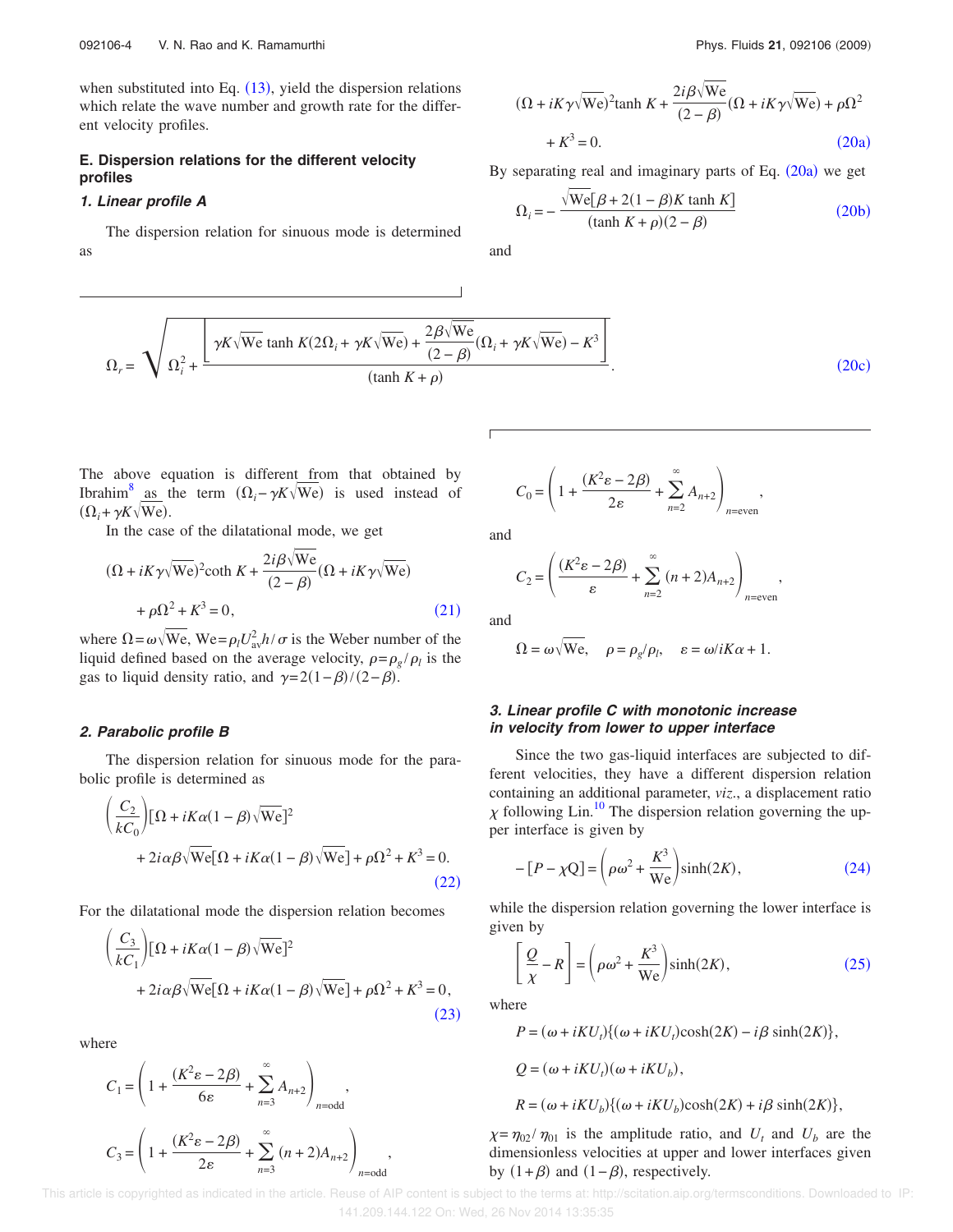Eliminating  $\chi$  from Eqs. (24) and (25), we get a fourth degree polynomial in  $\omega$ ,

$$
\frac{\left(\rho\omega^2 + \frac{K^3}{We}\right)\sinh(2K) + P}{Q} = \frac{Q}{\left(\rho\omega^2 + \frac{K^3}{We}\right)\sinh(2K) + R}.
$$
\n(26)

Choosing  $a = \omega + iK$ ,  $b = iK\beta$ , we obtain a fourth degree polynomial in *a* as

$$
C_0 a^4 + C_1 a^3 + C_2 a^2 + C_3 a + C_4 = 0,
$$
\n(27)

where

wh

$$
C_0 = u^2 - 1,
$$
  
\n
$$
C_1 = -2uw,
$$
  
\n
$$
C_2 = 2ux - v^2 + w^2 + 2b^2,
$$
  
\n
$$
C_3 = -2wx,
$$
  
\n
$$
C_4 = x^2 - b^4,
$$
  
\nhere  
\n
$$
u = \cosh(2K) + \rho \sinh(2K),
$$

$$
v = 2b \cosh(2K) - i\beta \sinh(2K),
$$
  
\n
$$
w = 2iK\rho \sinh(2K),
$$
  
\n
$$
x = b^2 \cosh(2K) + (K^3/\text{We} - \rho K^2)\sinh(2K) - i\beta b \sinh(2K).
$$

It was observed that the dispersion relation remains the same for dilatational mode. Of the four possible roots, two pertain to sinuous mode and the other two roots correspond to dilatational mode.

These dispersion relations  $(20)$  and  $(21)$  for the linear velocity profile  $A$ , Eqs.  $(22)$  and  $(23)$  for the parabolic velocity profile  $B$ , and Eq.  $(27)$  for the linearly varying velocity from the lower to upper interface were solved for the complex frequency in MATLAB for varying values of wave number. Different dispersion plots were obtained and are discussed subsequently.

#### **F. Limiting solutions**

Upon substitution of  $\beta = 0$  in Eqs. (20a)–(20c) and (21)–  $(23)$  the following classic results of Squire<sup>1</sup> and Hagerty and Shea<sup>2</sup> for linear stability of a liquid sheet of uniform profile are recovered:  $(\Omega + iK\sqrt{We})^2$ tanh  $K + \rho \Omega^2 + K^3 = 0$  for sinuous mode and  $(\Omega + iK\sqrt{We})^2 \coth K + \rho \Omega^2 + K^3 = 0$  for dilatational mode.

Substituting  $\beta = 0$  in Eq. (27) yields  $b = 0$  and  $P = R$ , thus transforming Eq.  $(26)$  as



FIG. 4. Variation of nondimensional growth rate with nondimensional wave number for sinuous and dilatational modes at We=1400 and  $\rho$ =0.001.

$$
\left(\rho\omega^2 + \frac{K^3}{\text{We}}\right)\sinh(2K) + P = \pm Q,\tag{28}
$$

where  $P = (\omega + iK)^2 \cosh(2K)$  and  $Q = (\omega + iK)^2$ . Substituting  $P$  and  $Q$  into Eq.  $(28)$ , we get

$$
\left(\rho\omega^2 + \frac{K^3}{We}\right)\sinh(2K) + (\omega + iK)^2 \cosh(2K)
$$

$$
= \pm (\omega + iK)^2.
$$
 (29)

Considering positive root in Eq.  $(29)$  yields

$$
(\omega + iK)^{2}[\cosh(2K) - 1] + \left(\rho\omega^{2} + \frac{K^{3}}{\text{We}}\right)\sinh(2K) = 0,
$$
\n(30)

which gives

$$
(\omega + iK)^{2}(2 \sinh^{2} K) + \left(\rho \omega^{2} + \frac{K^{3}}{\text{We}}\right)(2 \sinh K \cosh K)
$$
  
= 0. (31)

On simplification we get  $(\omega + iK)^2 \tanh K + [\rho \omega^2 + (K^3 / \text{We})]$  $=0.$ 

Substituting  $\Omega = \omega \sqrt{W}e$  in the above expression, we obtain the following dispersion relation:

$$
(\Omega + iK\sqrt{We})^2 \tanh K + (\rho \Omega^2 + K^3) = 0,
$$
\n(32)

which is identical to the dispersion equation given by Squire. Similarly if negative root in Eq.  $(29)$  is considered,

$$
(\omega + iK)^{2}[\cosh(2K) + 1] + \left(\rho\omega^{2} + \frac{K^{3}}{\text{We}}\right)\sinh(2K) = 0,
$$
\n(33)

### which gives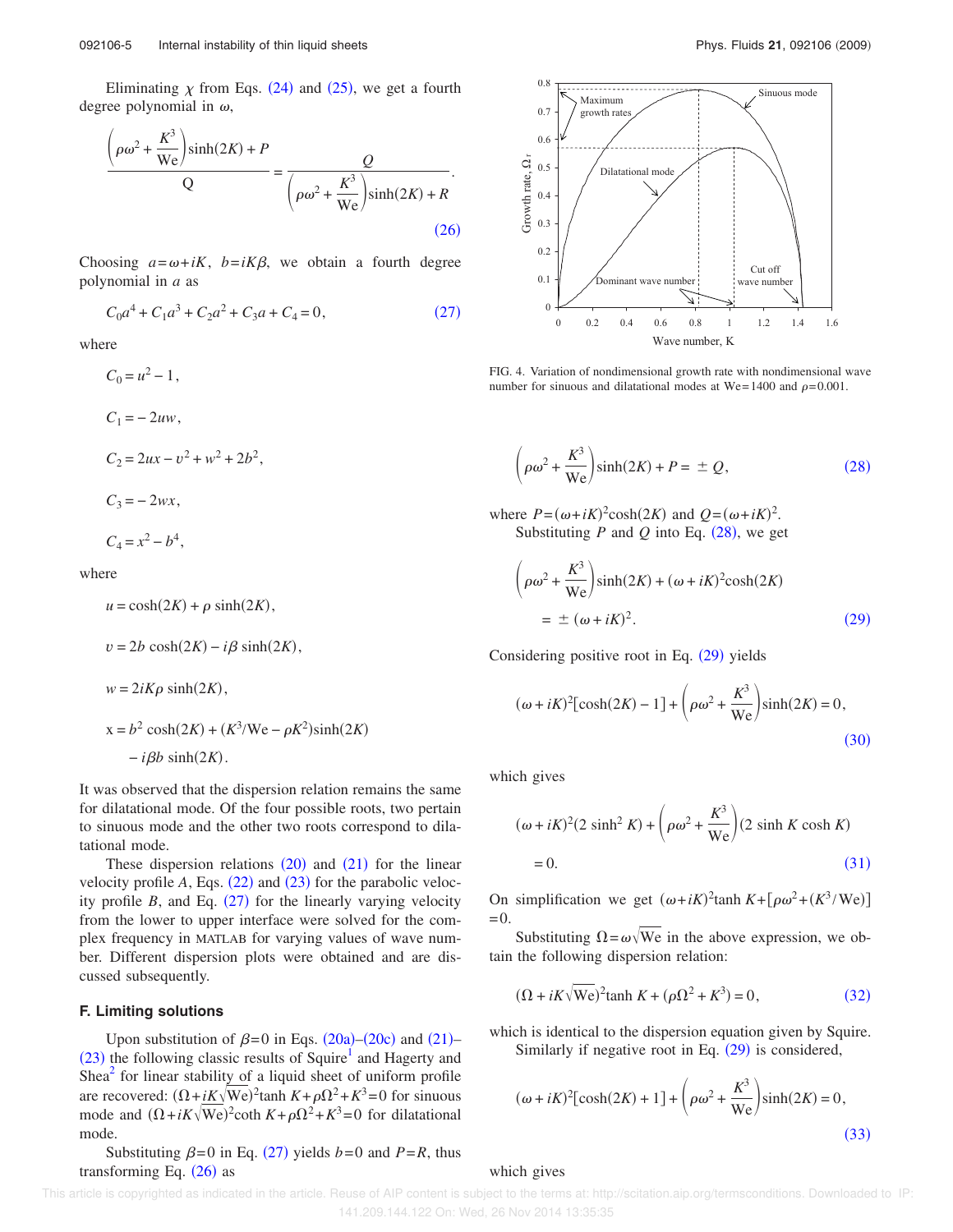

(a) Maximum non dimensional growth rate



(b) Dominant non dimensional frequency

FIG. 5. Effect of the Weber number growth rate and dominant frequency of sinuous and dilatational modes.

$$
(\omega + iK)^2 (2 \cosh^2 K) + \left(\rho \omega^2 + \frac{K^3}{\text{We}}\right) (2 \cosh K \sinh K)
$$
  
= 0. (34)

On simplification, the following dispersion relation for dilatational waveform is obtained:

$$
(\Omega + iK\sqrt{We})^2 \coth K + (\rho \Omega^2 + K^3) = 0.
$$
 (35)

Equation  $(32)$  for the positive root and Eq.  $(35)$  for the negative root are identical to dispersion relations given by Squire<sup>1</sup> for sinuous and dilatational modes, respectively. Weber number and gas to liquid density ratio influence the stability.

## **III. RESULTS AND DISCUSSION**

We study the dispersion relations given by Eqs.  $(20a)$ – $(20c)$  and  $(21)$ – $(23)$  and the asymptotic behavior of the dispersion relation given in Eq.  $(27)$  for different values of  $\beta$  for a range of wavelengths. The results with  $\beta=0$  are first carried out which enable us to identify and classify the eigenvalues of the system, and gain an insight into the physical nature of the instability.

### **A. Uniform velocity profile**  $(\beta=0)$

Figure 4 shows the dispersion plot for sinuous and dilatational modes at We=1400 and  $\rho$ =0.001. It is seen that the growth rate of sinuous mode is considerably higher compared to that of dilatational mode. Beyond a cutoff wave number, growth is not observed due to the stabilizing effect of surface tension. The waves below the cutoff wave number are unstable due to aerodynamic forces. The maximum growth rate for the dilatational mode is obtained at higher dimensionless wave numbers than for the sinuous mode. This gives the dominant frequency of the dilatational modes to be higher than for the sinuous mode. The dominant frequency is defined as the frequency which provides the maximum possible growth rate.

The maximum growth rates and the dominant frequencies of sinuous and dilatational modes for  $\rho = 0.001$  are plotted in Figs.  $5(a)$  and  $5(b)$ , respectively. Over a range of Weber numbers up to about 4000, the maximum growth rate of sinuous mode is larger than dilatational mode and the dominant frequency of dilatational mode is greater than sinuous mode.

A special mention to  $We < 1$  is essential at this stage. It is observed that for  $We < 1$ , maximum growth rate of dilata-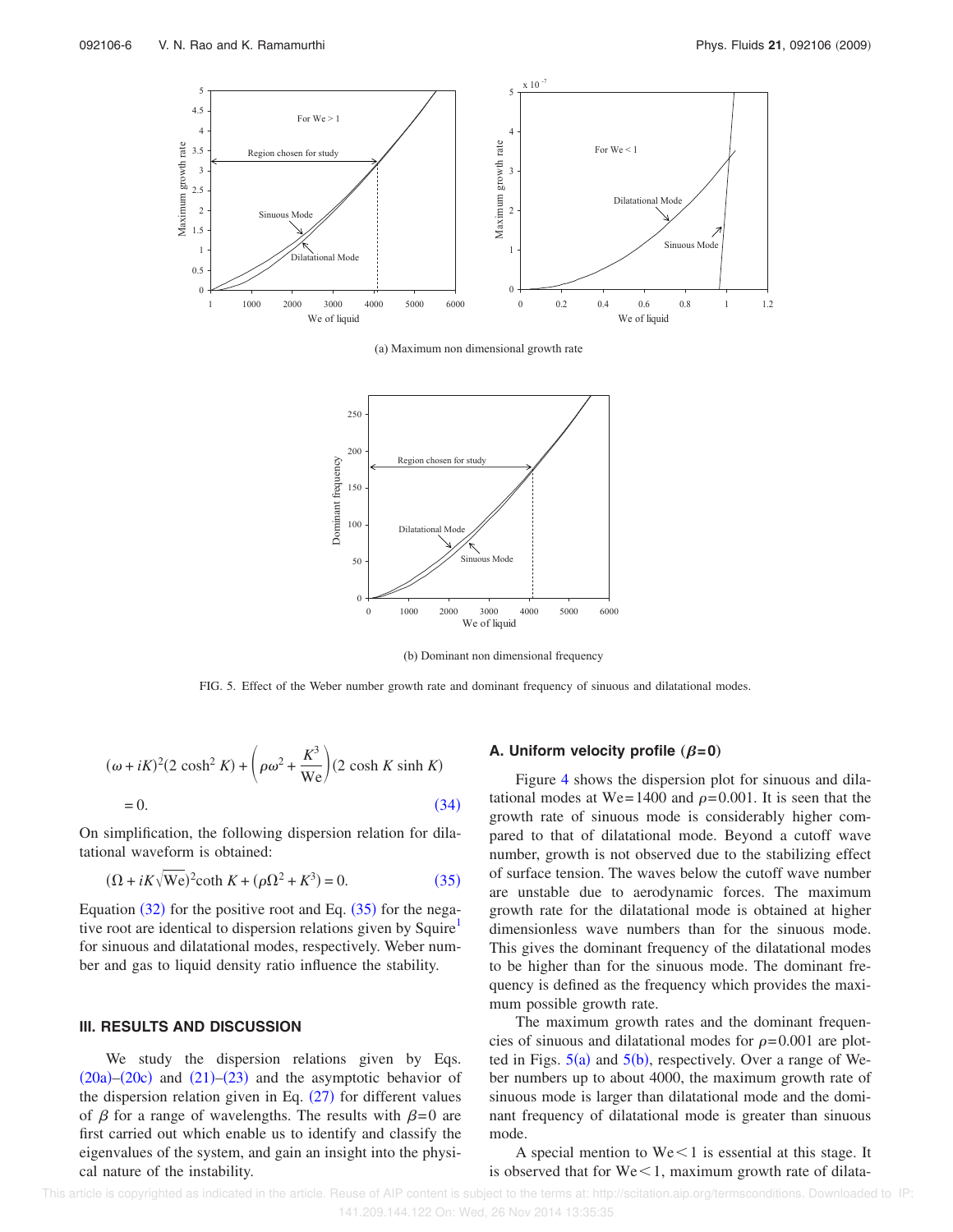tional mode is larger while the sinuous modes do not grow. The spatial-temporal analysis of  $Lin<sup>11</sup>$  however, shows that the sinuous mode is absolutely unstable for  $We < 1$ . The analysis considers perturbations to grow both in space and time, thus allowing the wave number *K* to be complex and reveals a new zone of instability, known as "absolute instability." This instability is observed only for  $We < 1$  during which the disturbances tend to propagate in both upstream and downstream directions, as the inertia is not sufficiently large to carry down all the unstable disturbances. A pure temporal analysis cannot explore this region and gives the impression that the growth of sinuous mode is absent. This was also addressed for liquid jets by Dumouchel. $^{12}$ 

For  $We \geq 1$ , the perturbations propagate only in the downstream direction and the instability is known as "convective instability." Weber numbers greater than 1.0 are considered in the present analysis for which the temporal analysis would therefore be adequate.

The maximum growth rate of both the modes is seen from Figs.  $5(a)$  and  $5(b)$  to be about the same when  $We > 4000$ . At higher Weber numbers, the wavelengths of the dominant waves are very small compared to the thickness of the sheet. Thus, it would be expected that only a thin region around each interface will be affected by surface disturbances. This allows the two surfaces to become independent of each other, and both of them have a similar growth rate. The region of interest would therefore be up to about  $We < 4000$  and this is the region chosen for analysis.

#### **B. Profile A: Linear with varying values of**  $\beta$

Figure 6 shows the effect of profile *A* on the maximum growth rate of liquid sheet, for We=1400,  $\rho$ =0.001, and  $\beta$ =0.02. Compared to a uniform velocity profile, there is a decrease in maximum growth rate of sinuous and dilatational modes, as shown in Figs.  $6(a)$  and  $6(b)$ , respectively. The range of wavelengths within which waves grow was also found to decrease. Interestingly, the longer waves were also found to stabilize, thus imposing a lower limit on the wave number beyond which waves can grow.

The physical reason can be explained by examining the following expression obtained for liquid pressure:

$$
p'_{l} = \frac{-\eta_{0}(\omega + iK\gamma)}{K\cosh(K)}
$$

$$
\times \left[ (\omega + iKU)\sinh(Ky) \pm \frac{2i\beta}{(2-\beta)}\cosh(Ky) \right].
$$
 (36)

Of the two terms in the parenthesis, the first term is an exclusive function of gas-liquid interface velocity while the second term is the convective acceleration due to gradient of velocity profile in the frame of reference of the liquid sheet. The second term is the outcome of  $v'_1 \partial U / \partial y$  in Eq. (5) pertaining to *x*-momentum equation. The magnitude of this convective acceleration is a direct function of the gradient of velocity profile and decreases from the center line of the sheet to a minimum at the interfaces. This acceleration, which opposes the liquid pressure, is found to dominate at low wave numbers, thus stabilizing the long waves. How-







FIG. 6. Effect of profile *A* for We=1400,  $\rho$ =0.001, and  $\beta$ =0.02 on sinuous and dilatational modes.

ever, the smaller waves are affected by a decrease in the interface velocity, apart from the stabilizing effect of surface tension. Hence, the minimum wave number is decided by the convective acceleration due to velocity gradient, while the maximum wave number is decided by the combined effect of a decrease in interface velocity and surface tension. Note that the additional force due to convective acceleration can be either stabilizing or destabilizing based on the type of velocity profile incorporated within the liquid sheet.

The dispersion plots obtained by present analysis are compared to that of Ibrahim, $8$  shown dotted, for We=10 000 and  $\rho$ =0.01 in Fig. 7. For both  $\beta$ =0.04 and  $\beta$ =0.08, the sheet is found to be stabilized over a smaller range of wave numbers as compared to the predictions of Ibrahim.<sup>8</sup> The present analysis shows that at higher density ratios and larger Weber numbers, the stable region until the lower limiting wave number remains invariant. This conclusion could have been obtained in Ibrahim's<sup>8</sup> work but for the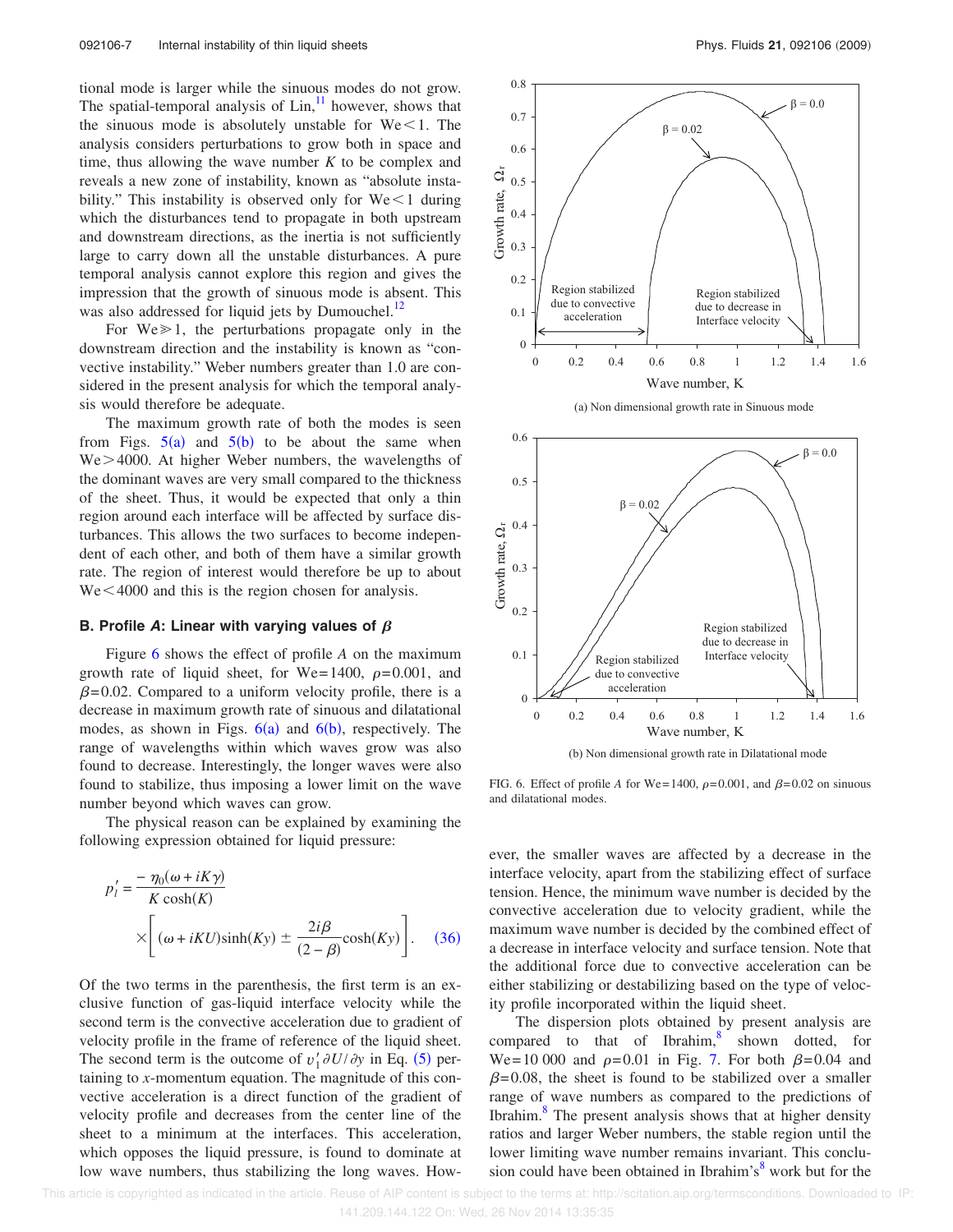

FIG. 7. Comparison of dispersion plots obtained by present analysis with that of Ibrahim for We=10 000 and  $\rho$ =0.01.

oversight <u>in</u> using the expression  $(\Omega_i - \gamma K \sqrt{We})$  instead of  $(\Omega_i + \gamma K \sqrt{W}e)$ , dealt with earlier. The initial stable region was seen in their analysis to be valid at larger wave numbers and predicted the sheet to be completely stable at low value of  $\beta$ =0.1.

Figure 8 gives the variation of the maximum growth rate and dominant frequency as the gradient of the velocity profile *A* is changed from 0 to 0.04, for We=1400 and  $\rho$ =0.001. The maximum growth rate for the sinuous mode decreased rapidly compared to dilatational mode. This resulted in a mode shift from sinuous to dilatational mode beyond a mode-shift gradient. A cutoff gradient beyond which growth is not noticed is also seen to exist. While the dominant frequency of sinuous mode increased, the dominant frequency of dilatational mode decreased with the increase in the gradient  $\beta$ . Just beyond the mode-shift gradient, dilatational mode is achieved at a higher value of dominant frequency.

#### **C. Profile B: Parabolic**

The variation of growth rate and frequencies of parabolic profile were similar to those of profile *A*, dealt in Sec. III B. The ratio of maximum growth rate of linear and parabolic profiles with density ratio is plotted in Fig. 9 for varying gradient of the profiles. Both the mean and interface velocities are kept constant for comparison. This is ensured by appropriately choosing the gradient of both profiles  $\beta_B = 3\beta_A/(4-\beta_A)$ , where  $\beta_A$  and  $\beta_B$  are the gradients of the linear velocity profile *A* and parabolic profile *B* at the interface.

Irrespective of the gradient of the velocity profiles, the ratio approaches 1.0 with increasing density ratio thus showing that velocity distribution has a profound effect only at lower density ratios, which gives lower dominant wave numbers. The ratio approaches 1.0 at higher density ratios since the relative interface velocity, which influences higher wave numbers, is kept constant for comparison. The stabilization



(b) Dominant non dimensional frequency

FIG. 8. Influence of gradient of profile *A* for We=1400 and  $\rho$ =0.001 on maximum growth rate and dominant frequency of sinuous and dilatational modes.

due to convective acceleration is greater in the case of profile *B* due to larger gradient at the interface, compared to profile *A*.

It is of interest to determine the effect of decreasing the gas density to very low values such that the aerodynamic shear is absent. Substituting  $\rho=0$  in the dispersion relations given in Eqs.  $(20a)$ – $(20c)$  and  $(21)$ – $(23)$  shows that the liquid sheets with linear profile *A* or parabolic profile *B* within its thickness can never grow in the absence of gas medium. The stability results in view of the convective acceleration acting on the sheet going to zero. Even if the gradient of velocity profile is reversed to give maximum velocities at the interface and minimum at the center line, as illustrated in Fig. 10, the growth does not take place. Any velocity profile symmetric at the center line of the sheet is therefore stable in the absence of gas medium. However, compared to flat profile, an increase in growth rate is observed for this reversed ve-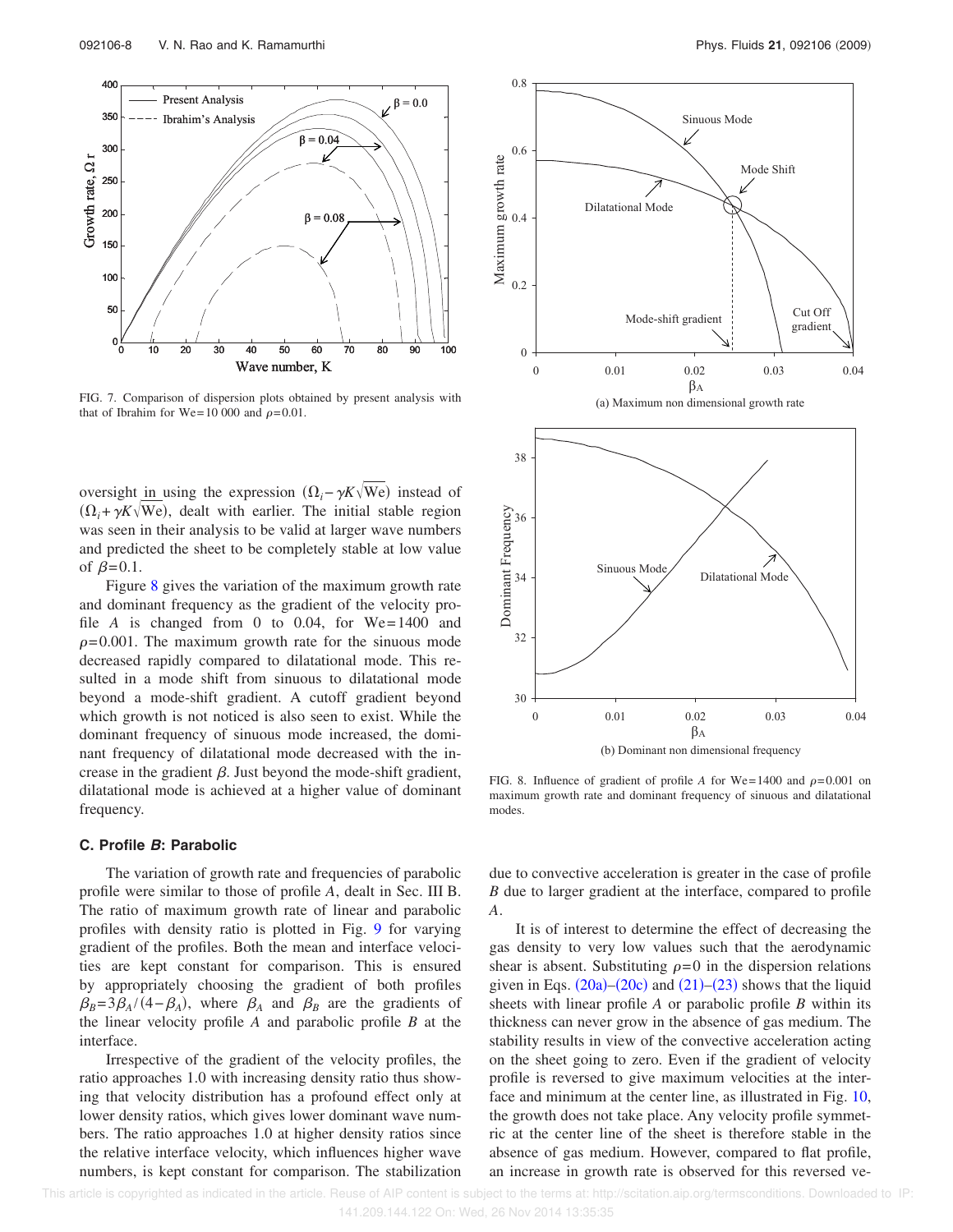

FIG. 9. Effect of density ratio on the ratio of maximum growth rate of profiles *A* and *B* for We=1400.

locity profile (when the gradient is negative) at larger Weber numbers and density ratios. This increase is shown in Fig. 11 and is due to the increase in the interface velocity. The influence of interface velocity becomes more conspicuous at higher wave numbers.

#### **D. Profile C-linear: Internal instability**

The limiting solution of dispersion relation of profile *C* given in Eq.  $(26)$ , under the negligible effect of aerodynamic and surface tension effects gives  $PR = Q^2$ . Solving this equation for complex frequency gives the following roots:

$$
\omega_1^{\pm} = -iK \pm iK\beta \quad \text{and}
$$
  

$$
\omega_2^{\pm} = -iK \pm \beta \sqrt{\frac{2K}{\tanh(2K)} - (K^2 + 1)}.
$$

The first set of roots representing dilatational mode is stable but the positive root in the second set can grow depending on the sign of the term under the square root. Wave numbers satisfying the condition  $2K/\tanh(2K)$   $\geq$   $(K^2+1)$  grow with time and the mode is essentially sinuous. Thus, profile *C* is unstable even in the absence of a gas medium. Since the velocity on both interfaces is different, the net convective acceleration in transverse direction due to velocity gradient is found responsible to destabilize the sheet.

As an example, the dispersion plots with varying gradients of linear velocity profile are shown in Fig. 12 for We=1400. The surface tension opposes the net convective acceleration on the sheet and thus a critical gradient of ve-







FIG. 11. Dispersion plot for velocity profile with negative gradient at We=1400 and  $\rho$ =0.01.

locity profile ( $\beta$ =0.046) is seen necessary for the sheet to destabilize (Fig.  $12$ ). The critical gradient is found to be independent of the average velocity of the liquid sheet.

This trend is similar to the internal instability reported by Wakimoto and Azuma<sup>9</sup> for the specific case of radially expanding liquid sheet. The inflectional profile in the expanding sheet was mentioned to be responsible for instability in the absence of aerodynamic effect, following the Orr– Sommerfeld criterion for boundary layer instability. The present study shows that an inflectional profile is not the necessary criterion to destabilize a sheet in the absence of gas medium. Any profile, which can give a differential convective acceleration on both interfaces, can destabilize the sheet at lower wave numbers. An inflection profile becomes a necessary criterion in the case of a bounded flow, with rigid or free boundaries, as was suggested by Rayleigh. Since the



FIG. 12. Dispersion plot of linear velocity profile for increasing gradient for We=1400.